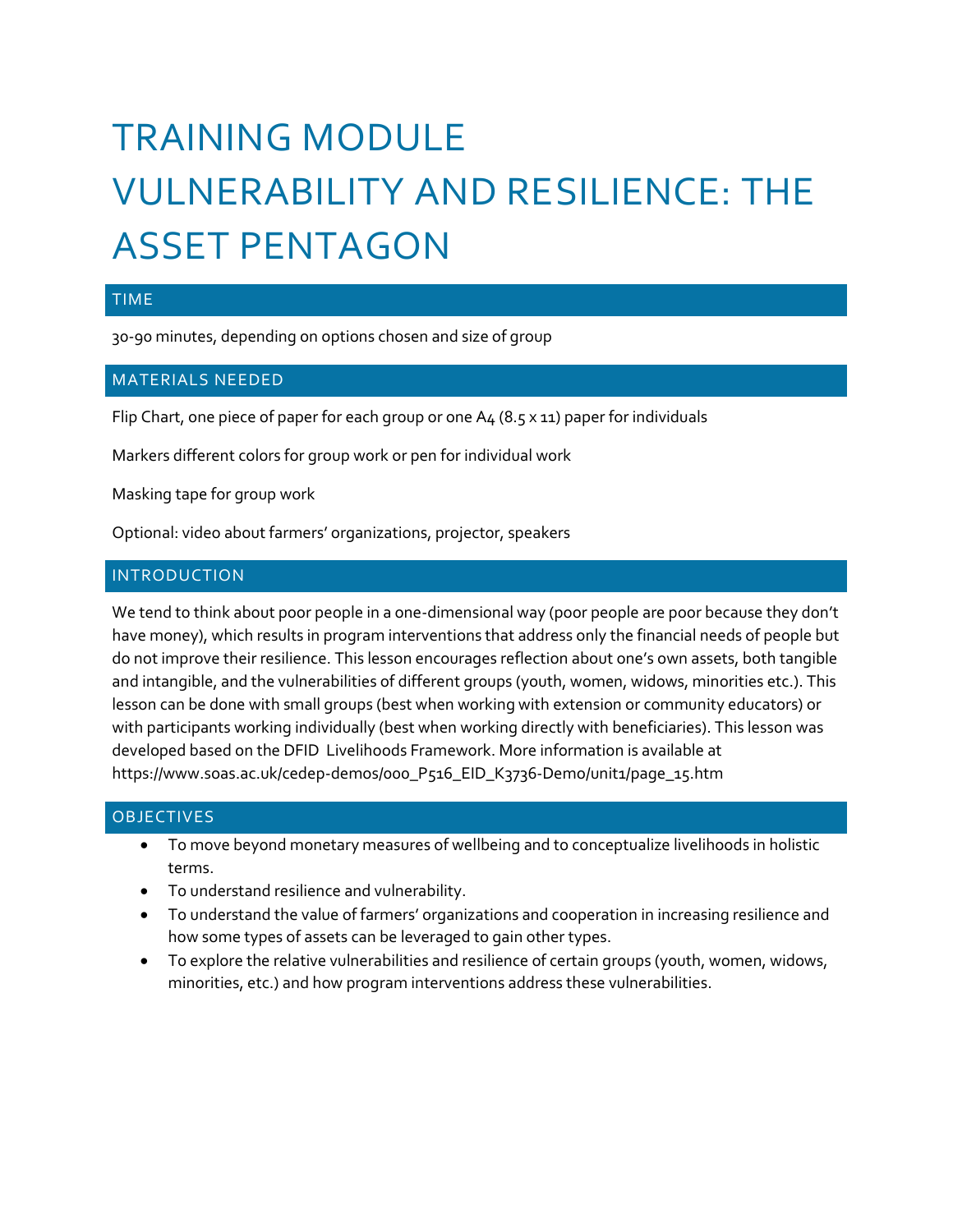#### **STEPS**

- 1. Ask the participants if they think they live in a poor country. Discuss all of the resources that the country has (farmland, rivers, people, roads, ports etc.). Ask them to think about the resources they have as individuals (or as an organization) (family, farm tools, land, education, training, fruit trees, membership in a cooperative). 5 minutes
- 2. Explain that money is just one type of asset. We can categorize our assets in (at least) five different types:
	- **Social Capital**, which encompasses close social networks such as family, friends, neighbors as well as weaker social networks, such as membership in farmers' organizations, Village Savings and Loans or Savings and Internal Lending Communities, etc;
	- **Natural Capital**, which includes access to water, farmlands, fertile soil, forests and trees, livestock, etc.;
	- **Physical Capital,** which includes farm equipment and tools, roads, motorbikes, bicycles, houses, etc.
	- **Human Capital,** which includes formal and informal education, training, human health and nutrition, access to labor etc.;
	- **Financial Capital,** including cash, savings and access to credit. 15 minutes.
- 3. Draw a pentagon on the flipchart. Explain that we can think about a person's (or and organization's) assets in the form of a pentagon. Label each point of the pentagon with a type of capital (it doesn't matter which type goes at each point, but keep it consistent throughout the lesson so that you can easily compare the results of the groups).



Explain that we can graph these assets on a scale of 0-10 (0 is in the middle of the pentagon and 10 is at each point). These values are somewhat subjective, but relate the aspirations of the individual (if the individual wants to own a house with a metal roof but now has a hut with a thatched roof, think of the house as 10 and the current situation could be plotted at about 2 under physical capital).

Connect all of the plotted point to form a five-sided shape. A small shape indicates vulnerability, a large shape indicates resilience. 10 minutes.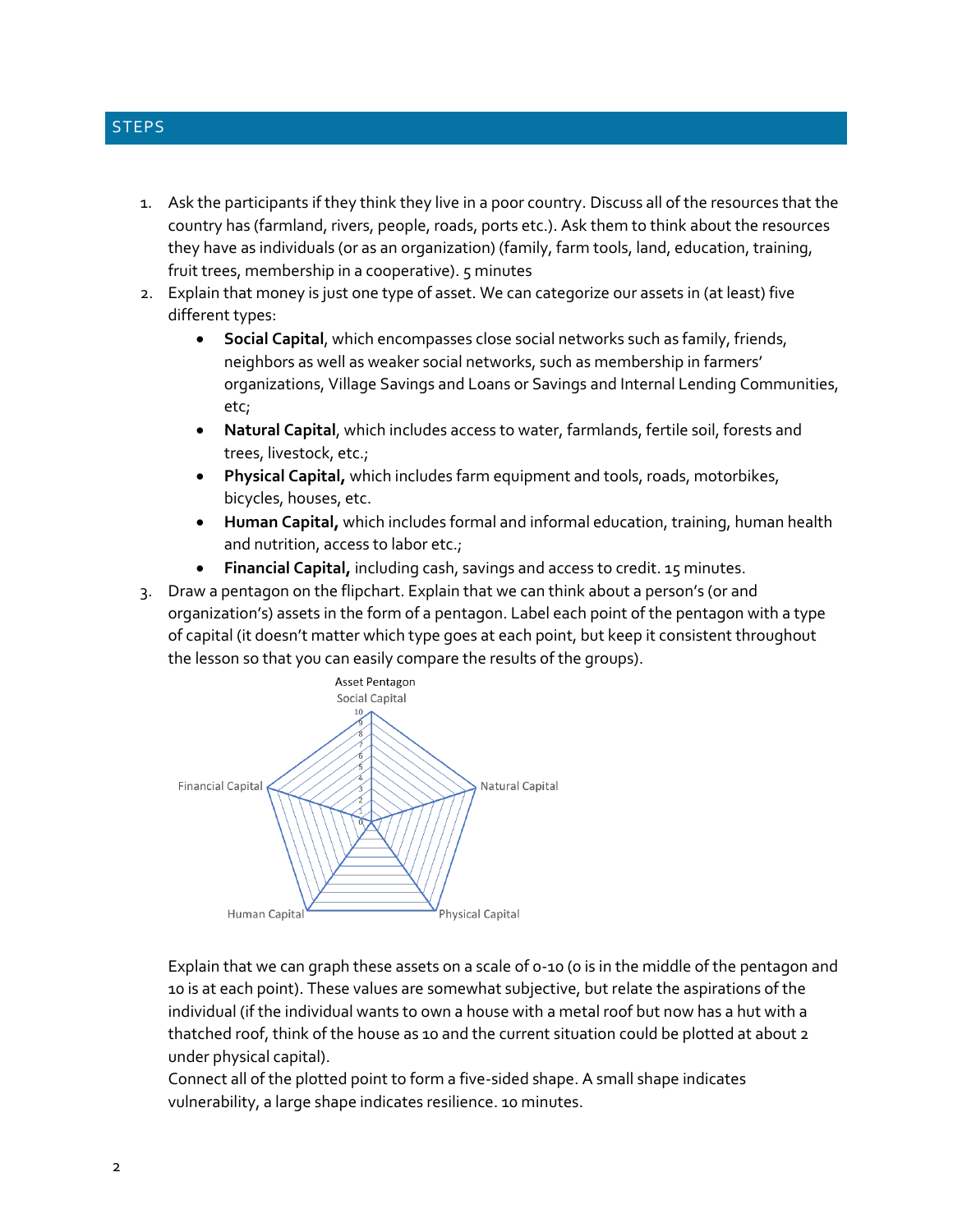- 4. Divide the class into groups of about 3-6 people. Have each group decide what type of farmer they will represent on their chart (a 20-year-old female cassava farmer, a 60-year-old male pig farmer, a widowed 40-year-old female tomato farmer etc.) Have the groups reflect on the average person of this type. How much formal education is that person likely to have? It that person likely to be a member of a farmers' organization or Village Savings and Loan? Would the person have access to land? What is his or her land tenure situation? Have the groups draw the pentagon on their flipchart paper and graph the assets of their chosen farmer. If you are working directly with beneficiaries, they can reflect on their own situation and plot their own pentagon on a piece of A4 paper. 20-30 minutes.
- 5. Have one person from each group present their pentagon. The group will usually speak up if they do not agree (if they disagree that a 20-year-old female would have access to so much land, for example). 20-40 minutes depending on number of groups.



- 6. After all groups have presented, point out the differences between males and females of the same age (maybe a female has more social capital but less human capital) or youth and adult farmers of the same crop (youth may have higher human capital but lower natural and financial capital). 5 minutes.
- 7. Explain that certain types of capital can be used to leverage other types of capital. For example financial capital (access to a loan) could be used to leverage access to physical capital (a tractor). Social capital (membership in a Village Savings and Loan) could be used to leverage financial capital (a loan). In some cases, you would then have to lower the amount of leveraged capital (for example if a tree (natural capital) is cut down to build a house (physical capital), you would have less natural capital. 10 minutes.

#### NOW WHAT?

End with a reflection, asking participants for their thoughts and how their perceptions have changed. How do they think of their situation now? How can they make better use of their farmers' organization to leverage different types of capital? How does the program (or